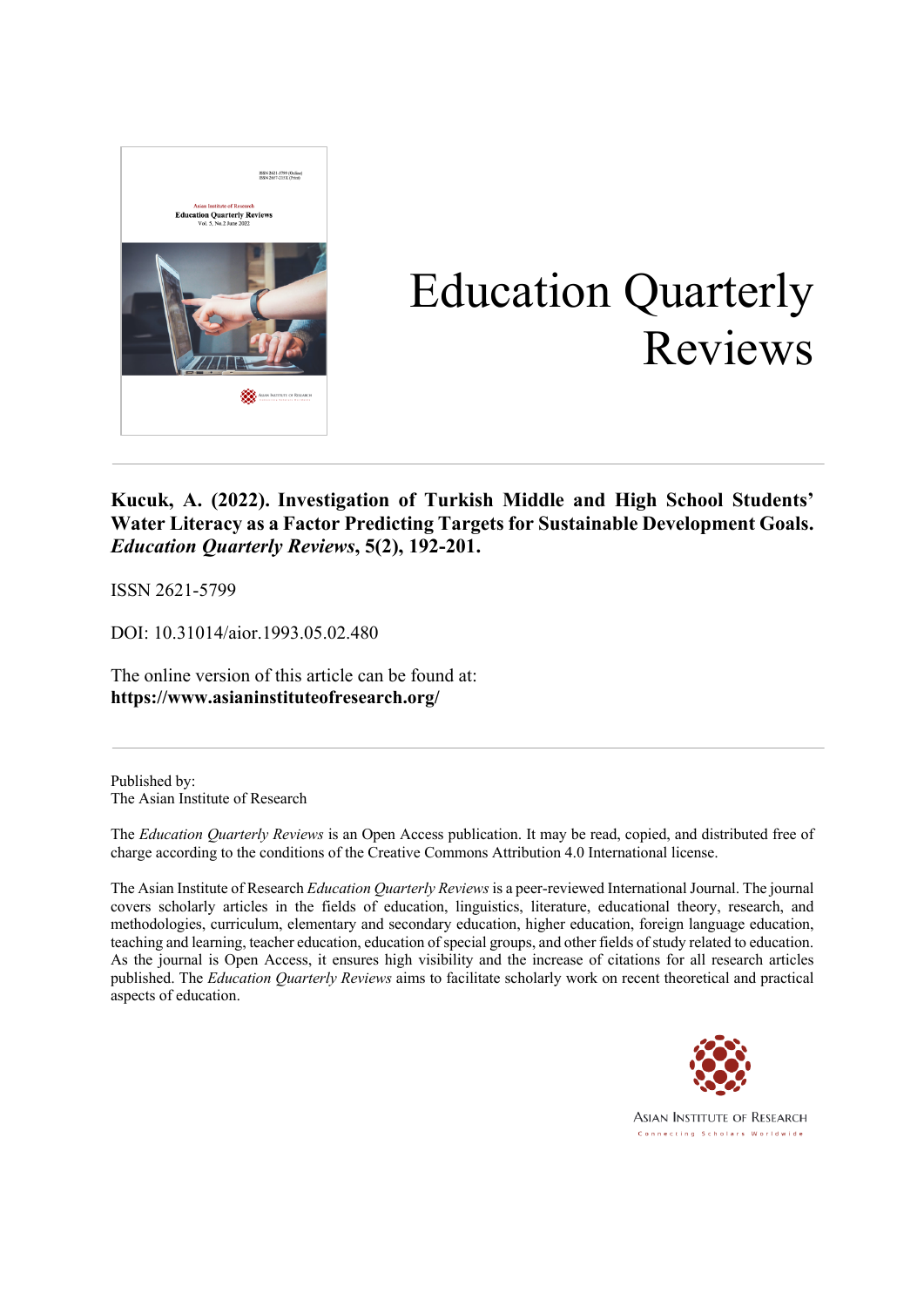

## Investigation of Turkish Middle and High School Students' Water Literacy as a Factor Predicting Targets for Sustainable Development Goals

Arzu Kucuk1

<sup>1</sup> Ministry of National Education, Yamantürk Middle School, Rize, Turkey. ORCID: 0000-0001-8933-8179. Email: arzukucuk@gmail.com, +90 532-576 28 29

#### **Abstract**

This research was carried out to reveal the factors affecting the water literacy of middle and high school students in Turkey. In the study, in which a total of 155 children living in Rize of Turkey participated, the data were collected using the "Water Literacy Scale" developed by Sozcu and Turker (2020a). This measurement tool was implemented as online questionnaire. The scale consisted of three sub-dimensions, namely water saving, water consciousness, and water sensitivity, and a total of thirty items. Data analysis was performed in the SPSS program, using unrelated t and One-Way Anova tests. It was concluded that the water literacy of the children differed according to finding the news about the water crisis realistic, and having a concrete experience in reusing water in some dimensions. There was no difference between the water literacy of middle and high school students. Critical suggestions based on informal learning, including parents, were made to provide water literacy to children.

**Keywords:** Sustainable Development, Water Literacy, Children, Environmental Education

#### **1. Introduction**

Human beings find new ways to meet their current needs with each new century. They prepare new needs lists, probably as a result of their changing nature, not nature. It becomes clear that the recognition and resolution of existing needs is a dynamic and interactive process. The process starts again when a new cycle begins to be talked about. One of the best indicators of this situation is the differentiation of topics and concepts spoken in previous centuries and today. As an example, the subject of development, which started to be used with the industrial revolution, has now turned into sustainable development (SD). New topics have been started to talk about for a while that the old people had difficulty in understanding. Among these, the issue of literacy is very important. As a result of a small literature review, they are frequently seen even in reports and/or speeches of politicians or bureaucrats. These include science literacy, technology literacy, media literacy, global literacy, economic literacy, and many more. There are types of literacy belonging to different disciplines, especially education. In reviews conducted by Ates and Asci (2021) and Mete (2020) on this subject, many types of literacy were determined. As a result of the transformations in science and technology, the tendency to studies on literacy has increased (Kurt, 2010; Kurt et al., 2014). Some of these (for example, science, technology, and water literacy) are known as literacy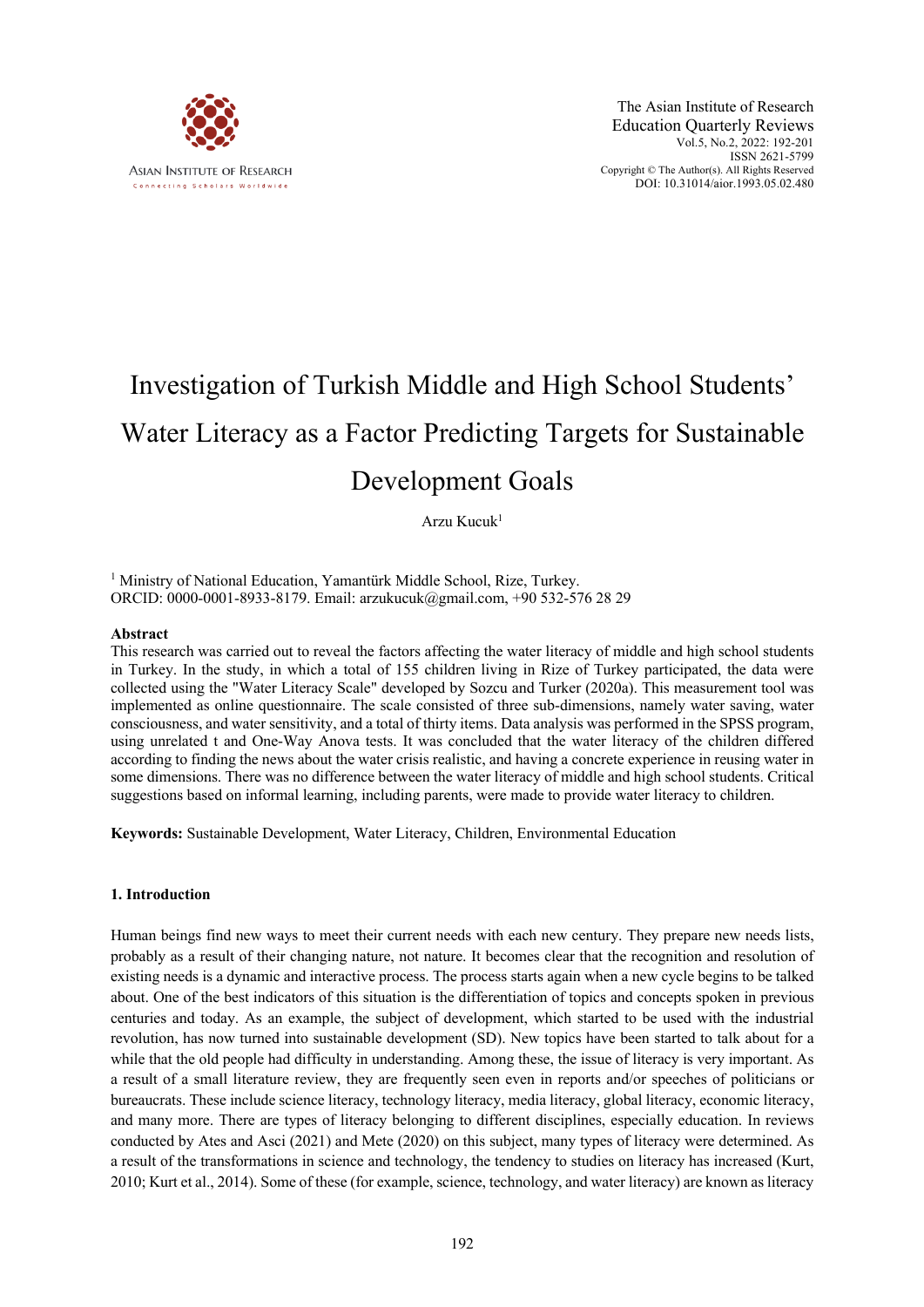that is directly related to education. New knowledge and skills needed from individuals as a result of rapid changes in science and technology are identified, and new types for different fields will emerge. Here, it should be well known that new concepts are created by new needs, and therefore, new concepts may arise in the future. However, efforts should be made to explain the theoretical foundations of literacy concepts, which are on the agenda in today's conditions, and to bring related knowledge, attitudes, and behaviors to all stakeholders of the society, from 7 to 77.

One of them is "water literacy," which is closely related to sustainable development (Kucuk & Burkaz Ekinci, 2021). In this, it has been effective that the bad prophecy about the end of life, which is thought to be unlimited and does not only end when consumed at high speed, is frequently spoken. Water is one of the best proofs of life in a celestial body. In this direction, human beings spend huge sums of money in the hope of encountering a drop of a water molecule in space. The studies carried out to date, unfortunately, have suggested that there may be water on another planet other than Earth, but they did not enable it to be discovered. Water, which is a combination of oxygen and two hydrogens, is known as the beginning of life. In all faiths and religions, water is known as the source of life, the basic substance of holiness, and physical and spiritual purification (Kiyak, 2013). Now, it is important to know how water is formed, as well as to learn how to save it and make it sustainable (Dinc, 2018). In science lessons, a simple experiment of water into its components is done. For this experiment, water is first electrolyzed, and oxygen and hydrogen gases are accumulated in two tubes. Finally, only a few drops of small water molecules are observed by holding a lit match inside the hydrogen collection tube. This experiment is necessary to learn how the water molecule is formed with concrete experience. It can be achieved that other members of the society, especially children, view water as a limited and valuable substance, not as an unlimited resource (Cooper & Cockerill, 2015). In this way, water knowledge, attitude, and behavior can be gained.

The subject of water literacy has been put forward as a means of trying to define and gain knowledge, attitudes, and behaviors about water (Otaki, Sakura, & Otaki, 2015). There are many definitions of this subject (Su, Chen, & Wang, 2011; Wang, Chang, & Liou, 2019; Sherchan et al., 2016). In addition, compilation and structure creation studies are also carried out to solve the confusion in the literature about the concept (McCarroll & Hamann, 2020). This concept is essential for achieving the water-related goals of sustainable development and for the sustainable use of water (UNESCO (United Nations Education, 2003). Otaki, Sakura, and Otaki (2015, p.36) defined water literacy as "water literacy as the ability to feel familiar with water, get actively involved in water, and face the issue of water as one's issue. Being water literate means understanding how the water we use daily is delivered and treated, as well as knowing the quality and safety of that water, how much water we use daily, and exactly what we use it for" Similarly, He (2018, p.486) explained that "water literacy is a composition of necessary water knowledge, scientific water attitude, and normative water behavior... Water literacy, composed of water knowledge, water attitude, and water behavior, is related to social economics, living habits, water ecological environment, water conservancy propaganda, and education.

With the sharing of this concept as an important dimension of sustainable development and its inclusion in curricula, research aimed at both teaching and measuring the impact of teaching have gained momentum (McCarroll & Hamann, 2020). In this process, the fact that the information obtained informally from family, friends, and other environments was not sufficient (Cappellaro et al., 2011). In support of this claim, studies conducted from preschool to university and even among adults have revealed that individuals experience significant problems in their knowledge, attitudes, and behaviors about water (Dean, Fielding, & Newton, 2016; McCarroll & Hamann, 2020). Although a partially acceptable proficiency is observed in some age groups in terms of attitude, it has been revealed that it does not trigger behavior towards water (McCarroll & Hamann, 2020). One of the possible reasons for this is the lack of water information (Xu, Wang, Wang, & Zhang, 2019; Wang, Chang, & Liou, 2019). Although attitude, which is an important quality for many subjects, including academic success, is considered valuable, more is needed in water literacy. It is believed that there is a hierarchical relationship between knowledge, attitude, and behavior that forms the center of the concept (McCarroll & Hamann, 2020). In short, attitude does not occur without knowledge about water, and behavior does not occur without attitude. In this context, measurement tools to measure water literacy consisted of three dimensions water saving, water consciousness, and water sensitivity. I think a sufficient and balanced development in these three dimensions indicates water literacy.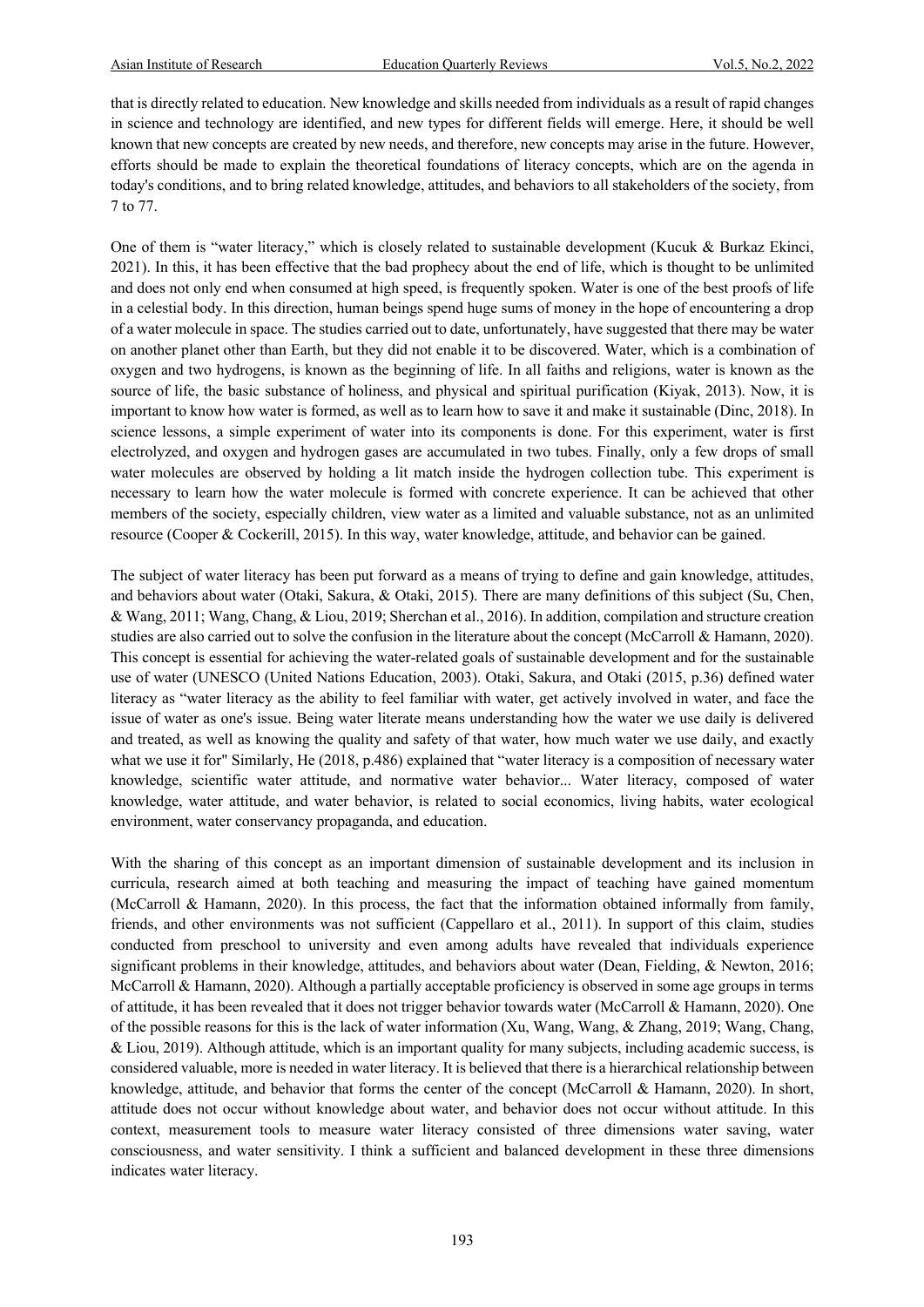Water literacy of children or adults at certain educational levels (for example, secondary school, high school, university) was reported. The fact that the literacy measured in these reports were not frequently cited. In addition, gender, academic achievement, income status of the family, the profession of mother and father, etc. The effect of the usual variables was measured. And it has been reported that sometimes these variables have an impact on water literacy on a holistic or dimension basis, and sometimes they do not. As a criticism at this point, it is not clear how a possible difference reported in children's water literacy according to maternal education level, for example, can be used to predict the child's water literacy-based only on the mother's education level. A similar situation arises in the relationship established between the type of settlement where children live and water literacy. For example, it is not clear how information regarding a possible difference in water literacy according to residence will be used, other than only predicting the child's water literacy. For these reasons, instead of classifying children using their demographic information, it seems more pragmatic to examine the effects of life examples that will be employed in the immediate environment and that can bring water consciousness to children on their literacy. As an example of this, the situation of informing the children about the monthly water consumption of the home and making them conscious of water can provide pragmatic information. This can be produced simply by comparing the water literacy of children who know and do not know about water consumption at home.

This aim of providing useful information to the literature instead of producing information based on classification, which has been described as a problem situation up to this point, has made it necessary to conduct the current research about water literacy. For this purpose, gender, education level, place of residence, and others, which are independent variables that cannot be changed only by external intervention, were not studied on water literacy. Moreover, there is a rich literature on this subject, not only on water literacy but also on others. Instead of these, those that have the potential to affect it in dimensions such as water saving, water consciousness, and water sensitivity are written as independent variables, since they are included in the theoretical foundations of water literacy in the current study. A few of these are being aware of the average annual income of the family, knowing the average monthly water consumption, following the news in the media about water shortage and finding it realistic, having a concrete life for reusing water at home or outside, and similar variables. Suggestions for what can be done for water literacy in children can be developed by using the confirmatory evidence to be collected terms of these. In this way, instead of constantly moving in a loop for different literacies and eventually arriving at the same point each time, the starting point for another cycle can be reached.

This research was carried out to reveal the factors affecting the water literacy of middle and high school students in Turkey.

#### **2. Method**

In this study, survey research was used. In this way, the water literacy of the students between the 11-17 age group, known as children was measured.

#### The sample

The sample consisted of 155 children. 104 women (67,1%) and 51 men (32,9%), participated in this research. Of these, 53 (34.2%) stated that they knew about the water consumption at homes, and 102 (65.8%) did not. To date, 66 (42.6%) of them have stated that they have had a concrete experience regarding reusing water at home or outside, while 89 (57.4%) have stated that they have not. In addition, 131 (84.5%) of them stated that they found the news that there will be a water scarcity in Turkey and the world in the 2040s realistic, while 24 (15.5%) stated that they did not. In another question, 109 (70.3%) of them stated that they believed the news that technological tools such as dishwashers and washing machines consume less water, while 46 (29.7%) did not believe. The relationship between the participants' average annual income-education status (Table 1) and their knowledge of water consumption at home and the place of residence (Table 2) are in the next two tables.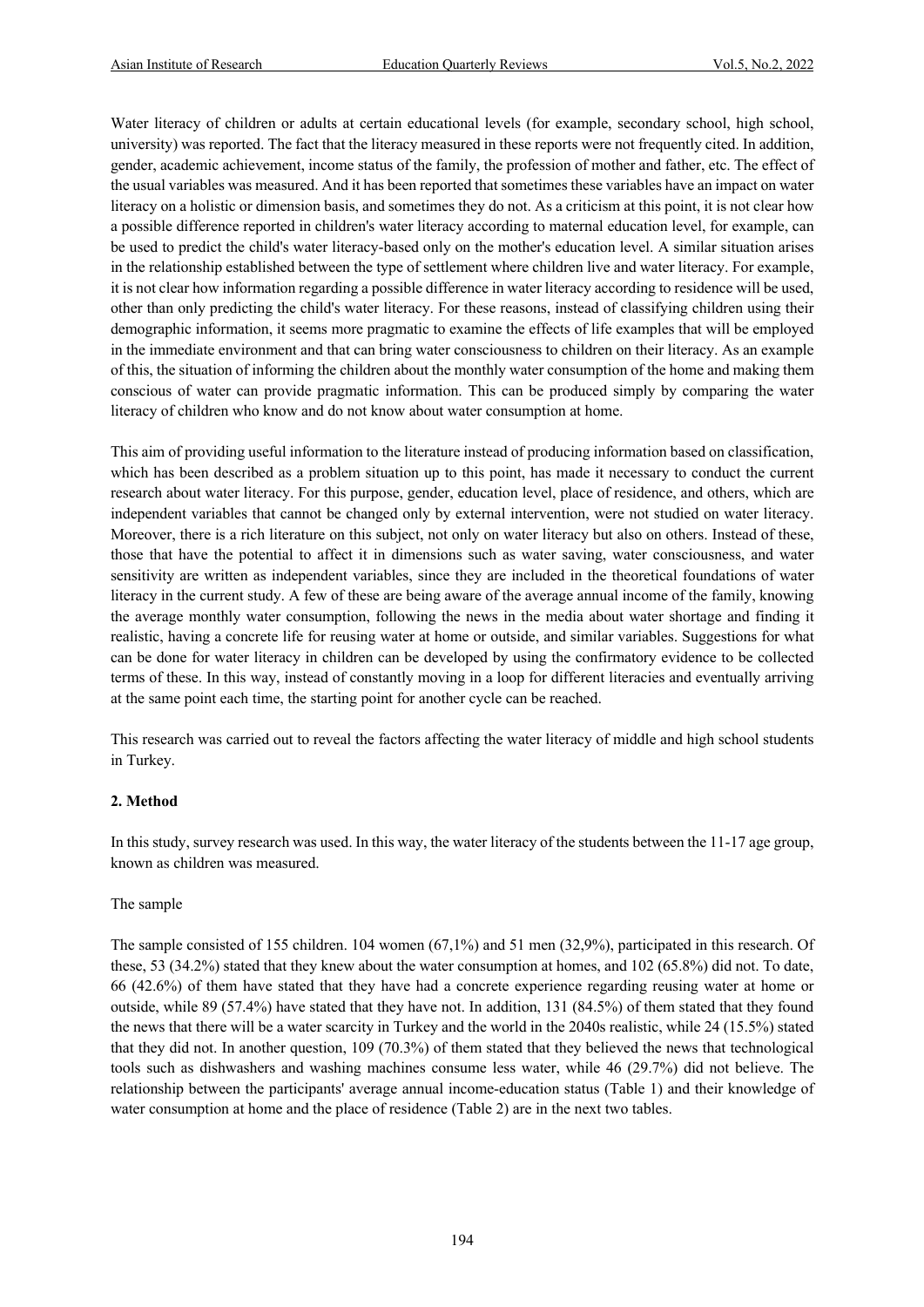| Table 1: The relationship between the education status of children and the average income group |  |
|-------------------------------------------------------------------------------------------------|--|
|-------------------------------------------------------------------------------------------------|--|

 $I_{\cdots}$   $\alpha$ 

|                  | Income Group                          |  |  |     |  |  |  |  |  |  |
|------------------|---------------------------------------|--|--|-----|--|--|--|--|--|--|
|                  | Low Lower-Middle Upper-Mid High Total |  |  |     |  |  |  |  |  |  |
| Middle School 61 | 38                                    |  |  | 120 |  |  |  |  |  |  |
| High school      |                                       |  |  |     |  |  |  |  |  |  |
| Total            |                                       |  |  | 155 |  |  |  |  |  |  |

Table 2: The relationship between children's knowledge of the water consumption of their homes and the type of settlement they live in

| scuichicht they nvc in |     |                   |       |  |  |  |  |  |
|------------------------|-----|-------------------|-------|--|--|--|--|--|
| Residential Unit       |     | Water consumption | Total |  |  |  |  |  |
|                        | No  |                   |       |  |  |  |  |  |
| Village                | 24  |                   | 35    |  |  |  |  |  |
| Town                   | 30  |                   | 36    |  |  |  |  |  |
| City                   | 48  | 36                | 84    |  |  |  |  |  |
| Total                  | 102 | 53                | 155   |  |  |  |  |  |

#### Data Collection

The data were collected by a questionnaire that included two parts. One is the 'Water Literacy Scale,' which was developed by Sozcu and Turker (2020a) and used successfully in previous studies (Sozcu & Turker, 2020b; Turker, Yuksel, Tuna, & Sagir, 2022), the other part included introductory information about the sample. This measurement tool was implemented as online questionnaire. There were eight questions prepared to measure the variables that have the potential to affect the water literacy of the sample. The main part, there is a water literacy scale consisting of thirty items and three dimensions: water saving, water consciousness, and water sensitivity. The rating of this scale was made as a 5-point Likert type (totally agree, agree, partially agree, disagree, strongly disagree). The lowest score that can be obtained from this scale is '30' and the highest score is '150'. In this study, the Cronbach Alpha reliability coefficient of the water literacy scale was calculated as .91.

#### Data Analysis

Data were analyzed with SPSS 24.0. The skewness and kurtosis values of the scale dimensions were checked to prove whether the data were normally distributed. Tabachnick and Fidell (2013) explained that the skewness and kurtosis values of the normal distribution should be between -1.5 and +1.5. The skewness value of the total score was calculated as -,528, and the kurtosis value as 1,078. Based on these data, descriptive and exploratory statistical methods were applied sequentially according to the independent variables employed regarding the sub-dimensions of the scale and the total score. In descriptive statistics, the mean and standard deviation values of the answers given by the students to the scale items are given. In explanatory statistics, a t-test was used in pairwise comparisons of children's water literacy levels, and a one-way analysis of variance (ANOVA) was used in multiway comparisons (Buyukozturk, 2012). Finally, for the relations between the groups, two comparison tests were made the Tukey test was applied in cases where the variances were homogeneous, and the Games Howell test was applied in cases where the variances were not. These tests have also been used successfully in previous studies examining water literacy scores (Sozcu & Turker, 2020b; Turker, Yuksel, Tuna, & Sagir, 2022).

#### **3. Results**

The results of the water literacy levels according to the gender of the participants are given in Table 3.

| Table 5: Results of children's water interacy levels according to gender variable |        |     |      |                          |      |      |    |     |  |  |
|-----------------------------------------------------------------------------------|--------|-----|------|--------------------------|------|------|----|-----|--|--|
| Sub-dimensions                                                                    | Gender |     | Mean |                          |      |      | sd |     |  |  |
| Water-saving                                                                      | Female | 104 | 4.35 | ,60                      | 1.56 |      |    | .06 |  |  |
|                                                                                   | Male   |     | 4.14 | $\overline{\phantom{a}}$ |      |      |    |     |  |  |
|                                                                                   | Female | 104 | 3.16 | .89                      | .40  | 2.61 |    |     |  |  |

Table 3: Results of children's water literacy levels according to gender variable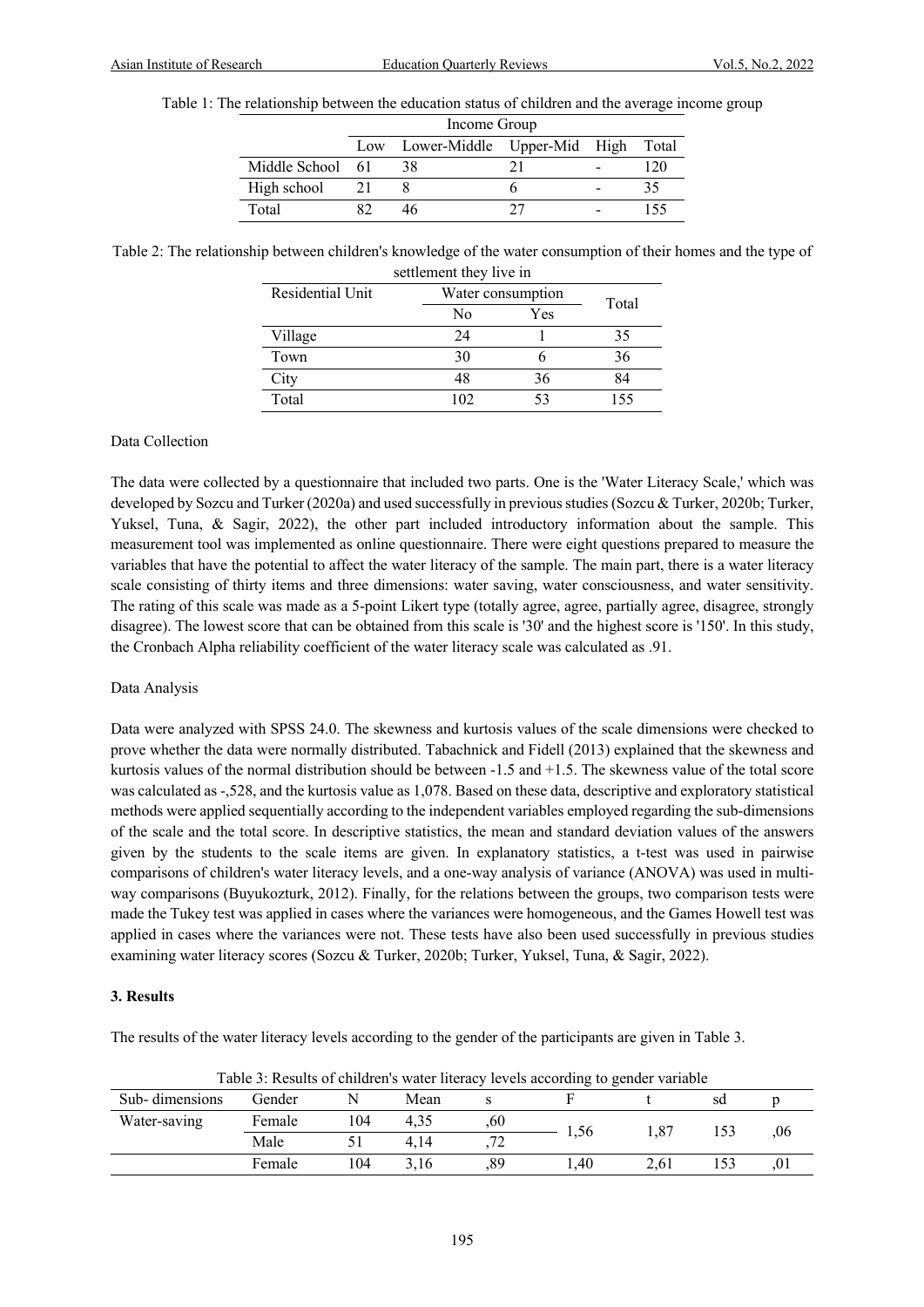| Asian Institute of Research |        |     | <b>Education Quarterly Reviews</b> |      | Vol.5, No.2, 2022 |      |     |     |
|-----------------------------|--------|-----|------------------------------------|------|-------------------|------|-----|-----|
| Water<br>consciousness      | Male   | 51  | 2.74                               | 1,01 |                   |      |     |     |
| Water sensitivity           | Female | 104 | 3,86                               | ,88  |                   | .58  | 153 |     |
|                             | Male   | 51  | 3.77                               | ,88  | ,10               |      |     | ,55 |
| Total                       | Female | 104 | 3.79                               | ,57  |                   | 2.62 | 153 |     |
|                             | Male   | 51  | 3,52                               | ,67  | 1,20              |      |     | ,10 |

Table 3 indicates that there is a statistically significant difference in favor of female children in terms of gender, the two sub-dimensions of the water literacy scale, water-saving, and water consciousness.

The results regarding the water literacy levels of the children according to their knowledge of water consumption at home are given in Table 4.

| Table 4: Results of children's water literacy levels according to their knowledge of water consumption at home |                |    |       |     |      |     |      |        |     |     |
|----------------------------------------------------------------------------------------------------------------|----------------|----|-------|-----|------|-----|------|--------|-----|-----|
| Sub-                                                                                                           | Knowledge      | of | water | N   | Ort  | S   | F    |        | sd  | p   |
| dimensions                                                                                                     | consumption    |    |       |     |      |     |      |        |     |     |
| Water-saving                                                                                                   | Yes            |    |       | 53  | 4,28 | ,71 |      | $-.07$ | 153 |     |
|                                                                                                                | No             |    |       | 102 | 4,28 | ,63 | ,21  |        |     | ,94 |
| Water                                                                                                          | Yes            |    |       | 53  | 3,11 | ,91 |      |        | 153 |     |
| consciousness                                                                                                  | No.            |    |       | 102 | 2,98 | ,97 | ,155 | .81    |     | ,41 |
| Water                                                                                                          | Yes            |    |       | 53  | 3,92 | ,90 |      |        | 453 |     |
| sensitivity                                                                                                    | N <sub>o</sub> |    |       | 102 | 3,79 | ,87 | .04  | ,89    |     | ,37 |
| Total                                                                                                          | Yes            |    |       | 53  | 3,75 | ,63 |      | .68    | 153 |     |
|                                                                                                                | No             |    |       | 102 | 3,68 | ,61 | ,41  |        |     | ,49 |

Table 4 indicates that there is not a statistically significant difference in favor of those who know the water consumption at home or not.

Table 5 shows the results of children's water literacy levels according to whether they find the news that there will be a water scarcity in Turkey and the world really in the 2040s.

| Table 5: Results of water literacy levels according to the fact that children find the news that there will be a |
|------------------------------------------------------------------------------------------------------------------|
| water scarcity in Turkey and the world really in the 2040s.                                                      |

| Sub-dimensions      | Belief in the authenticity of the news | N   | Mean | <sub>S</sub> | F    |      | sd  | p    |
|---------------------|----------------------------------------|-----|------|--------------|------|------|-----|------|
| Water-saving        | Yes                                    | 131 | 4,34 | ,59          |      | 2,80 | 153 | .00. |
|                     | No                                     | 24  | 3,94 | ,89          | 1,96 |      |     |      |
| Water consciousness | Yes                                    | 131 | 3,09 | ,92          | .24  | 2,20 | 153 | .02  |
|                     | No                                     | 24  | 2,63 | 1,01         |      |      |     |      |
| Water sensitivity   | Yes                                    | 131 | 3,84 | ,84          |      |      |     |      |
|                     | No                                     | 24  | 3,77 | 1,08         | 2,94 | ,36  | 153 | .71  |
| Total               | Yes                                    | 131 | 3,76 | ,58          |      | 2,74 | 153 |      |
|                     | N <sub>o</sub>                         | 24  | 3,39 | ,70          | ,85  |      |     | .00  |

Table 5 indicates that there is a statistically significant difference in favor of those who find the news that there will be a water scarcity in Turkey and the world in the 2040s realistic, in terms of the first sub-dimensions of the water literacy scale and the total score.

Table 6 shows the results of the children's water literacy levels according to the fact that they find the news that technological tools such as dishwashers and washing machines consume less water realistically.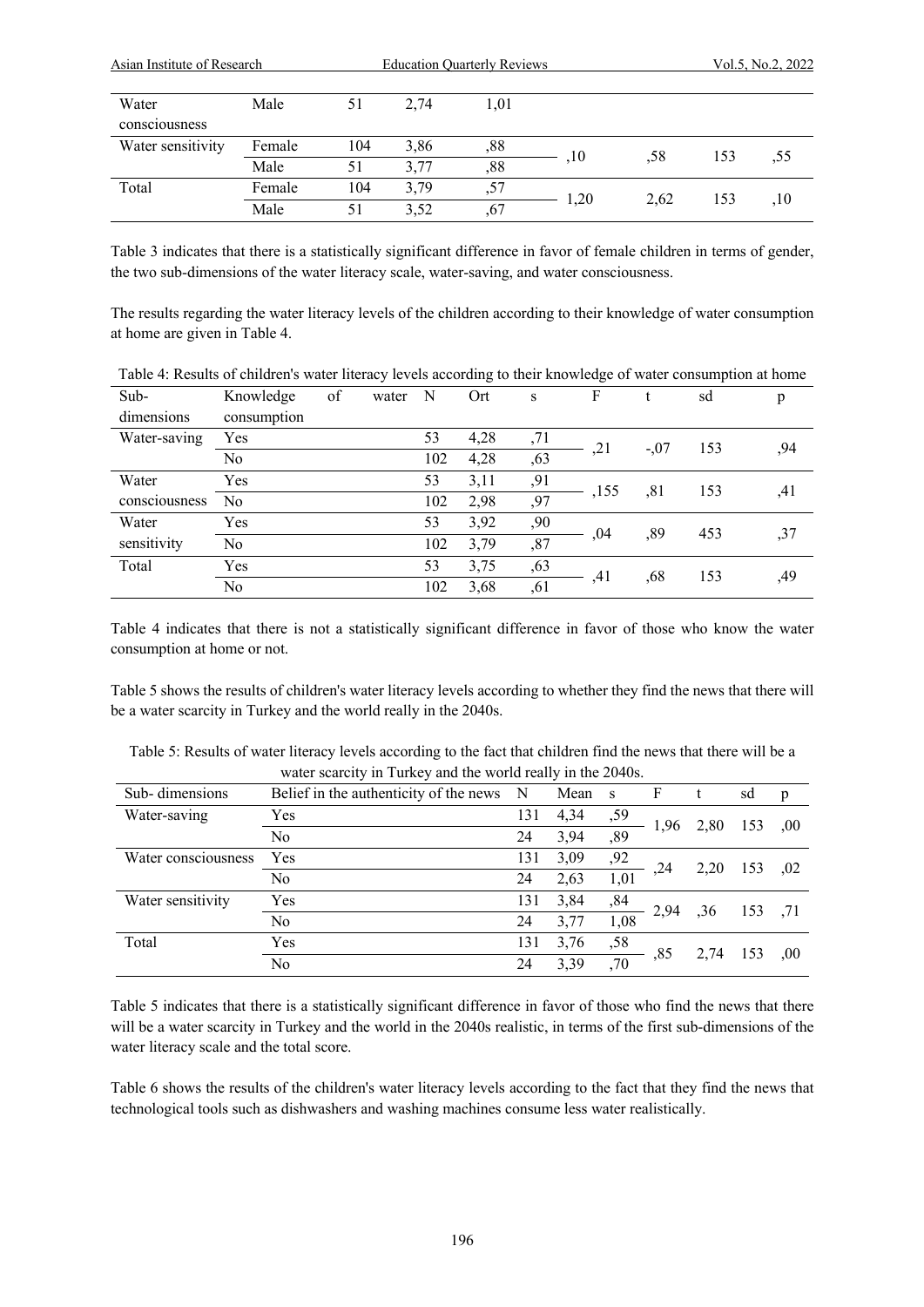| devices such as distinguillers and washing machines consume less water realistically |                     |     |             |      |      |      |      |     |     |  |
|--------------------------------------------------------------------------------------|---------------------|-----|-------------|------|------|------|------|-----|-----|--|
| Sub-                                                                                 | <b>Belief</b><br>1n | the | $\mathbf N$ | Mean | S    | F    |      | sd  | p   |  |
| dimensions                                                                           | authenticity<br>of  | the |             |      |      |      |      |     |     |  |
|                                                                                      | news                |     |             |      |      |      |      |     |     |  |
| Water-saving                                                                         | Yes                 |     | 109         | 4,31 | ,68  |      |      |     |     |  |
|                                                                                      | No                  |     | 46          | 4,21 | ,58  | 1,09 | ,89  | 153 | ,37 |  |
| Water                                                                                | Yes                 |     | 109         | 3,94 | ,85  |      |      |     |     |  |
| consciousness                                                                        | No                  |     | 46          | 2,93 | 1,05 | 2,08 | .75  | 153 | .44 |  |
| Water                                                                                | Yes                 |     | 109         | 3,94 | ,85  |      |      |     |     |  |
| sensitivity                                                                          | No                  |     | 46          | 3,58 | ,91  | ,00  | 2,31 | 153 | .02 |  |
| Total                                                                                | Yes                 |     | 109         | 3,75 | ,62  |      |      |     |     |  |
|                                                                                      | No                  |     | 46          | 3,59 | ,59  | ,25  | 1,42 | 153 | ,15 |  |

Table 6: Results of water literacy levels according to the fact that children find the news that technological devices such as dishwashers and washing machines consume less water realistically

Table 6 indicates that there is a statistically significant difference in favor of those who find the news that technological devices such as dishwashers and washing machines use less water realistic, and the third subdimensions of the water literacy scale.

Table 7 shows the results of the children's water literacy levels according to their experience of reusing the water they have used at home before pouring it into the sink.

| Table 7: The results of the children's water literacy levels according to their experience of reusing the water they |
|----------------------------------------------------------------------------------------------------------------------|
| have used at home before emptying it into the sink.                                                                  |

| Sub-          | The life of   | N  | Mean | S   | F   |      | sd  | p   |
|---------------|---------------|----|------|-----|-----|------|-----|-----|
| dimensions    | reusing water |    |      |     |     |      |     |     |
| Water-saving  | Yes           | 89 | 4,30 | ,69 |     | ,39  | 153 | ,69 |
|               | No            | 66 | 4,26 | ,62 | ,13 |      |     |     |
| Water         | Yes           | 89 | 3,16 | ,95 | ,04 | 2,04 | 153 | ,04 |
| consciousness | No            | 66 | 2,84 | ,92 |     |      |     |     |
| Water         | Yes           | 89 | 3,96 | ,85 |     | 2,19 |     |     |
| sensitivity   | No            | 66 | 3,65 | ,89 | ,15 |      | 153 | ,03 |
| Total         | Yes           | 89 | 3,79 | ,63 | ,97 | 1,95 | 153 | ,05 |
|               | No            | 66 | 3,59 | ,58 |     |      |     |     |

Table 7 indicates that there is a statistical difference in favor of those who have experience, in terms of the second and third sub-dimensions of the water literacy scale:

The results of the one-way analysis of variance (ANOVA) to determine the water literacy levels of children according to their annual average income for their families are given in Table 8.

|  | Table 8: The results of the water literacy levels according to the annual average income of the children |  |  |  |  |  |
|--|----------------------------------------------------------------------------------------------------------|--|--|--|--|--|
|  |                                                                                                          |  |  |  |  |  |

| Sub-dimensions      |                | Sum of Squares | df  | Mean Square | F   | Sig. |
|---------------------|----------------|----------------|-----|-------------|-----|------|
| Water-saving        | Between Groups | .66            | 2   | ,33         |     |      |
|                     | Within Groups  | 66,39          | 152 | ,43         | ,75 | ,47  |
|                     | Total          | 67,05          | 154 |             |     |      |
| Water consciousness | Between Groups | ,03            | 2   | .01         |     |      |
|                     | Within Groups  | 140,37         | 152 | ,92         | .01 | ,98  |
|                     | Total          | 140,41         | 154 |             |     |      |
| Water sensitivity   | Between Groups | , 33           | 2   | ,16         |     |      |
|                     | Within Groups  | 120,02         | 152 | ,79         | ,21 | ,80  |
|                     | Total          | 120,35         | 154 |             |     |      |
| Total               | Between Groups | , 23           | 2   | ,11         |     |      |
|                     | Within Groups  | 59,25          | 152 | ,39         |     | .74  |
|                     | Total          | 59,49          | 154 |             |     |      |

Table 8 indicates that there is not a statistically significant difference among the groups in terms of all subdimensions of the water literacy scale and the total score according to their annual average income.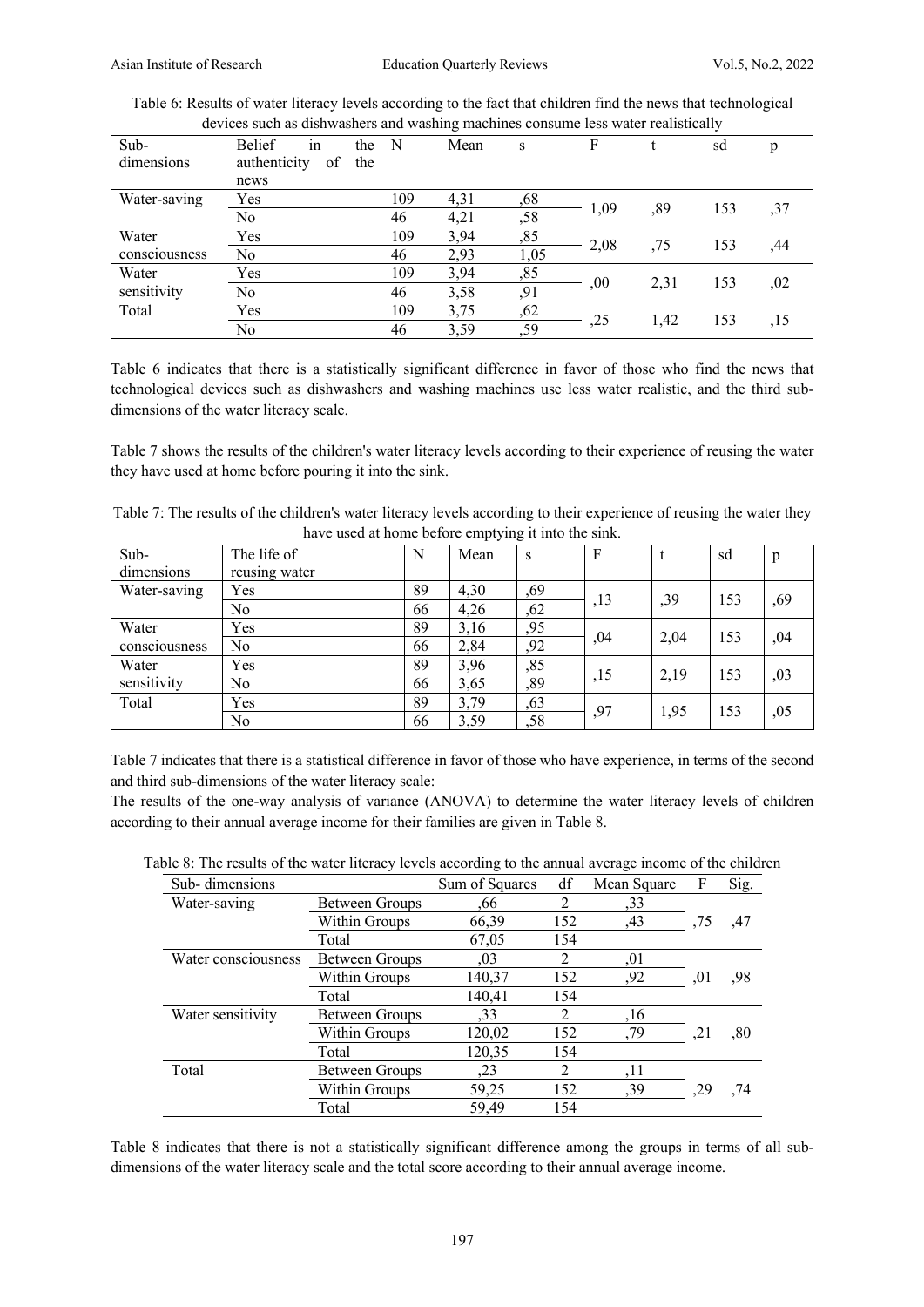The results of the one-way analysis of variance (ANOVA) performed to determine the water literacy level of children according to their educational status are given in Table 9.

|                     |               |     |      | $\circ$ |      |        |     |     |
|---------------------|---------------|-----|------|---------|------|--------|-----|-----|
| Sub-dimensions      | Levels        | N   | Mean | S       | F    |        | sd  |     |
| Water-saving        | Middle School | 120 | 4,32 | ,57     | 9,78 | ,26    |     | ,20 |
|                     | High School   | 34  | 4,16 | ,91     |      |        |     |     |
| Water consciousness | Middle School | 120 | 3,01 | ,95     | .12  | $-.44$ |     |     |
|                     | High School   | 34  | 3,09 | .97     |      |        | 152 | ,65 |
| Water sensitivity   | Middle School | 120 | 3,83 | ,83     | 3,32 | $-.21$ |     | .82 |
|                     | High School   | 34  | 3,87 | 1,04    |      |        |     |     |
| Total               | Middle School | 120 | 3,71 | ,61     | .00  | .25    |     |     |
|                     | High School   | 34  | 3,68 | .65     |      |        |     | ,79 |
|                     |               |     |      |         |      |        |     |     |

Table 9: Results of children's water literacy levels according to their educational status

Table 9 indicates that there is not a statistically significant difference between the groups in terms of all subdimensions of the water literacy scale according to the educational status of the children.

The results of the one-way analysis of variance (ANOVA) performed to determine the water literacy level of children according to the type of settlement they live in are given in Table 10.

|                     |               |    |      |     |    | ┙┸   |      |                 |
|---------------------|---------------|----|------|-----|----|------|------|-----------------|
| Sub-dimensions      |               | N  | Mean | S   | df | F    | n    | Sig             |
| Water-saving        | Village (1)   | 35 | 3,92 | ,98 |    |      |      |                 |
|                     | Town $(2)$    | 36 | 4,48 | ,41 |    | 7.76 | .00  | $1 - 2$ ; 1 - 3 |
|                     | City(3)       | 84 | 4,35 | ,51 |    |      |      |                 |
| Water consciousness | Village (1)   | 35 | 2,75 | ,97 |    |      |      |                 |
|                     | Town $(2)$    | 36 | 3,22 | ,83 |    | 2,32 | ,10  |                 |
|                     | City(3)       | 84 | 3,05 | ,97 | 2  |      |      |                 |
| Water sensitivity   | Village $(1)$ | 35 | 3,70 | ,90 |    |      |      |                 |
|                     | Town $(2)$    | 36 | 4,04 | ,89 |    | 1,46 | , 23 |                 |
|                     | City(3)       | 84 | 3,80 | ,86 |    |      |      |                 |
| Total               | Village (1)   | 35 | 3,41 | ,73 |    |      |      |                 |
|                     | Town $(2)$    | 36 | 3,90 | ,46 |    | 6.10 | .00  | $1 - 2$ ; 1 - 3 |
|                     | City(3)       | 84 | 3.74 | ,59 |    |      |      |                 |

Table 10: Results of children's water literacy levels by type of settlement

Table 10 indicates that there is a statistically significant difference between the groups in terms of the first dimension of the water literacy scale according to the type of settlement where the children live. When compared to those living in villages water literacy for water saving was found to be high among those living in the town and/or city in only the first dimension of the water literacy scale.

#### **5. Discussion**

While numerous studies have addressed student conceptions of the water cycle and scientific knowledge, less is known about their attitudes and values regarding water. Water is a particularly challenging topic due to its systems complexity as well as its interdisciplinary nature (Xiong, Hao, Liao, & Zeng, 2016; McCarroll & Hamann, 2020). It has been determined that the water knowledge level of the children has a direct effect on the water behavior, and indirectly affects the water feeling and water responsibility (Xu, Wang, Wang, & Zhang, 2019). This research was carried out to reveal the factors affecting the water literacy of middle and high school students in Turkey. It is known that many studies have been carried out on water literacy both in Turkey and in other countries for students (Ates, 2019; Boon, 2011; Cobanoglu & Turer, 2015; Er-Nas & Senel-Coruhlu, 2017; Sagdic & Sahin, 2016; Teksoz, Sahin, & Ertepinar, 2010). However, in the current study, a study was conducted that revealed pragmatic knowledge in terms of water literacy. In this way, instead of hard-to-change factors such as gender, class level, educational status of parents, and place of residence, which are frequently researched in others (Hui-Shuang, 2018; Sozcu, Yuksel, Tuna, & Sagir, 2022; Sozcu & Turker, 2020b; Moreno-Guerrero et al., 2020), some variables were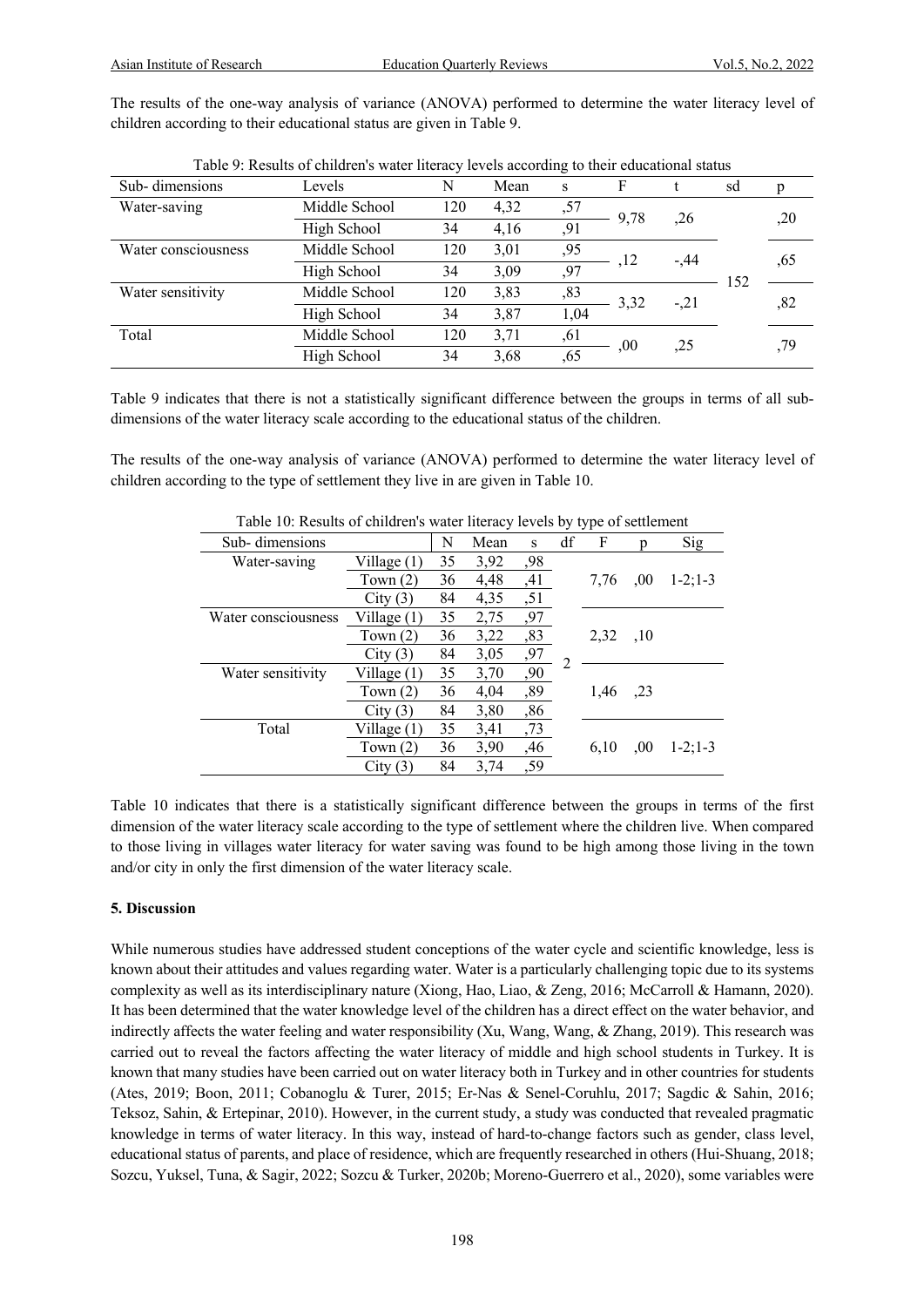determined based on the experiences offered to children. For this purpose, a possible difference that may arise at the point of water literacy can be used directly to strengthen water literacy in the field.

For this purpose, firstly, gender, grade level, and place of residence were discussed as independent variables. There are many studies in which these variables are discussed and their effect on water literacy were examined (Moreno-Guerrero et al., 2020; Wang, Chang, & Liou, 2019). In this study, there was a difference in the water literacy of middle and high school students, although not on the whole scale, in the dimensions of water-saving and water consciousness, in favor of girls. However, there is no difference in water sensitivity. Some studies supported these results, that is, the water literacy of girls is higher than that of boys (Cakir, 2016; Sozcu & Turker, 2020b; Sozcu, Yuksel, Tuna, & Sagir, 2022). However, unlike the current study, there was no difference in water sensitivity. There was no statistical difference between the annual average income of the families of the children on water literacy as supported (Sozcu & Turker, 2020b). Wang, Chang, and Liou (2019) determined that there was a significant difference between the variables such as age, income level, and domestic water expenses of the participants and their water literacy levels. In terms of where children live, there is only a difference in the first dimension of the scale, water-saving. As expected, this difference is in favor of those living in the city rather than those living in the village. This was probably because the water in the villages was free and plentiful in Turkey. On the other hand, the high water prices in cities automatically lead children to save water. At this point, it comes to mind that sharing the water consumption at home and even the price paid for it may affect the water literacy of children. At this point, when the effect of grade levels on water literacy was compared as usual variables, there was no difference. In short, the water literacy of middle and high school children is quite similar. This result is different from studies that argue that children gain more water consciousness as they get older (McCarroll & Hamann, 2020).

In the second part of this research, factors that were rarely studied in previous studies were used as independent variables to produce pragmatic information that would contribute to the field, namely the promotion of water literacy. Although the average scores of those who know the amount of water consumed at home, which is among them, are high in all three sub-dimensions, no difference was found in the pairwise comparison. If they know not only the amount of water consumption but also the price paid for it, which will deepen the discussion in the previous paragraph, their water literacy will likely change. For this purpose, when the children were asked whether they followed the news about the drought risk, which is predicted to be experienced in the 2040s and which is frequently shared in the media, the majority of the children answered yes. In this way, there was a difference between the water literacy scores of the children who follow and believe to be realistic in terms of the first two dimensions of water conservation and water consciousness. This difference is in favor of those who follow and find it realistic. Meanwhile, it was noted that the mean scores of both groups were close to each other in terms of water sensitivity, where there was no difference. Again, the vast majority follow the news in the media about devices such as washing machines and dishwashers, which are among the technological tools used at home, that they consume less water and find it realistic. In the comparison made at this point, the difference in water sensitivity has emerged. The first dimension scores were again both high and close to each other. In the comparison made according to whether they have had a concrete experience of reusing water at home, there is a difference between water consciousness and sensitivity scores. The value of direct experiences offered to children at home towards sustainable development and water literacy is revealed (Kucuk & Burkaz Ekinci, 2021). As expected, this difference is in favor of those who have experienced it. A comparison could not be made because there was no other study in which these variables were studied in the literature. However, important results can be shared based on the new and pragmatic information produced in the study.

#### **6. Conclusion**

Brody (1995) explained that water concepts were abstract and disconnected from everyday life and experience. Based on the literature, attention needs to be paid to helping students to better understand and conceptualize some unseen elements of hydrologic and hydrological systems (Benninghaus, Kremer, & Sprenger, 2018). The variables produced and frequently examined in this study were used to confirm the validity of the study. However, concrete inferences can be made for the development of water literacy in children over the newly determined variables. In this context, there is a need to adopt a movement style from near to far to develop water literacy in children. The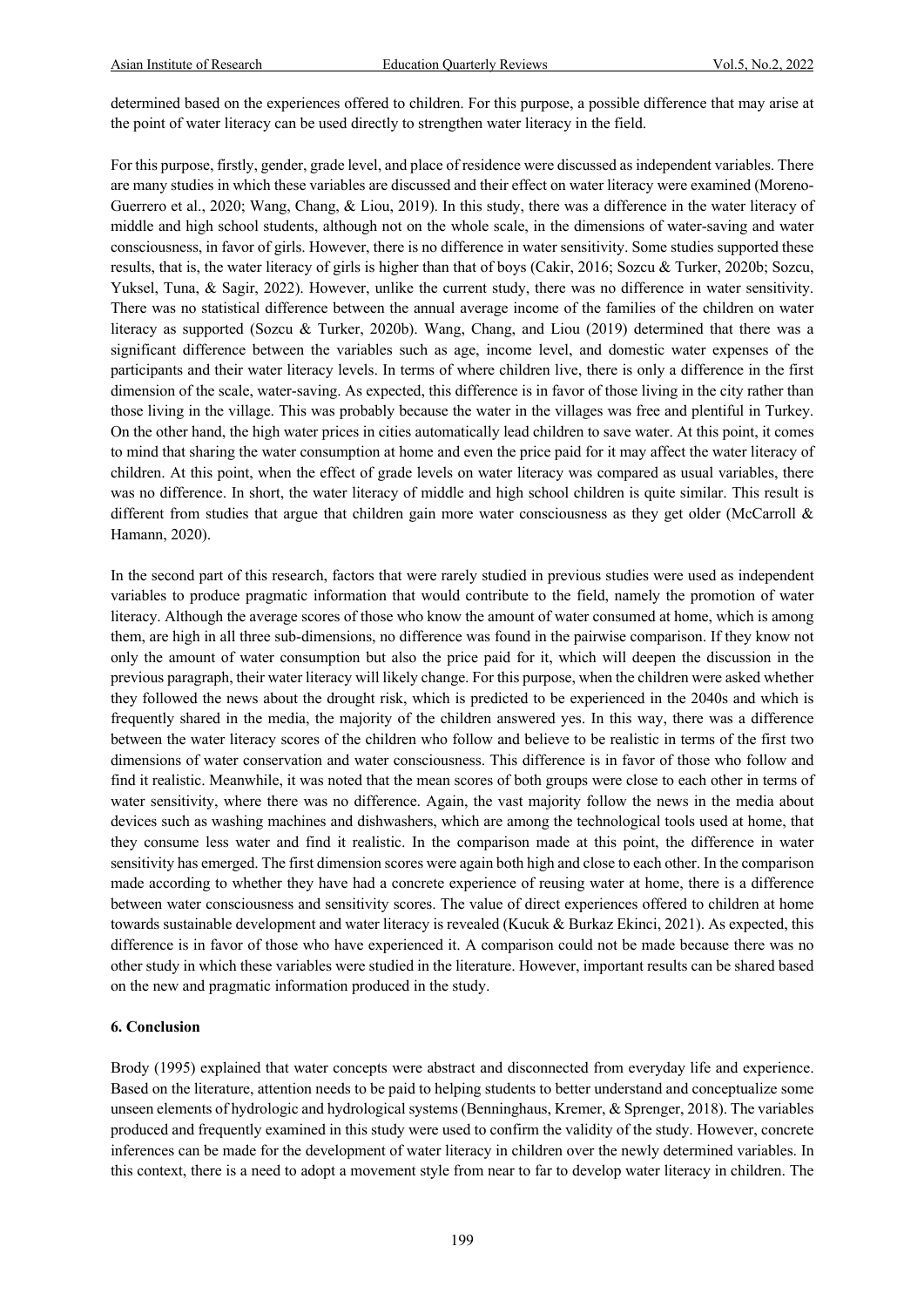closest place is the house where they live. At this point, it is useful to share the amount of water consumption in the house as well as the price for it. Creating an environment for the families to follow the news about water and evaluating the news within the family will contribute to the water literacy of children (Cappellaro et al., 2011). In this process, in addition to the news, conversations with them about the water consumption of the machines have the potential to be useful so that children can gain concrete experiences. Experiences in reusing water at home and outdoors are also very valuable.

When these results are taken together, although the value of instructional designs based on an interdisciplinary approach to water literacy is known, the training of parents can be given as an alternative to this. In this way, the informal experiences that the parents, who are models for water literacy, will offer to their children will probably be more valuable than the formal experiences offered in educational institutions (Kucuk & Yildirim, 2020). It is also advocated by other researchers that informal experiences can be used successfully in helping children acquire water literacy. Dean, Fielding, and Newton (2016) put forward that higher levels of water-related knowledge among the public lead to more numerous and productive discussions and also public engagement in both informal and formal processes. In this context, as a final word, it is clear that there is a need for training on the physical and chemical nature of water so that children can acquire water knowledge and therefore water literacy and water consciousness.

#### **References**

- Ates, H. (2019). Fen bilimleri dersi öğretim programı'nın sürdürülebilir kalkınma eğitimi açısından analizi [Analysis of the Science Curriculum in terms of Education for Sustainable Development]. *YYU Journal of Education Faculty, 16*(1), 101-127. http://dx.doi.org/10.23891/efdyyu.2019.120
- Ates, M., & Asci, A. U. (2021). Okuryazarlık kavramı ve eğitimle ilişkili okuryazarlık türleri [The concept of literacy and types of educational literacy]. VII. TURKCESS-Intentaional Education and Social Sciences Congress Procedings Book. Ankara: Vizetek Publishing.
- Benninghaus, J. C., Kremer, K., & Sprenger, S. (2018). Assessing high-school students' conceptions of global water consumption and sustainability. *Int. Res. Geogr. Environ. Educ,* 27, 250–266.
- Boon, H. (2011). Beliefs and education for sustainability in rural and regional Australia. *Education in Rural Australia, 21*(2), 37-51.
- Cappellaro, E., Unal-Coban, G., Akpinar, E., Yildiz, E., & Ergin, O. (2011). Yetişkinler İçin yapılan uygulamalı çevre eğitimine bir örnek: Su farkındalığı eğitimi. *Journal of Turkish Science Education, 8*(2), 157-173.
- Cobanoglu, O., & Turer, B. (2015). Fen bilgisi ve sosyal bilgiler öğretmenlerinin sürdürülebilir kalkınma farkındalıklarının belirlenmesi[The awareness of science and social science prospective teachers regarding to sustainable environment]. *International Journal of Turkish Educational Sciences,* 5, 235-247.
- Cooper, C., & Cockerill, K. (2015). Water Quantity perceptions in Northwestern North Carolina: Comparing college student and public survey responses. *Southwest. Geogr,* 55, 386–399.
- Cakir, A. (2016). *Ortaokul öğrencilerinin su kullanımına yönelik tutumlarının ve farkındalıklarının incelenmesi [An investigation of middle school students' attitudes and awareness of water use ] (Unpublished Master Thesis).* Afyon Kocatepe University, Afyonkarahisar. https://tez.yok.gov.tr/UlusalTezMerkezi
- Dean, A. J., Fielding, K. S., & Newton, F. J. (2016). Community knowledge about Water: Who has better knowledge and is this associated with water-related behaviors and support for water-related policies? PLoS ONE, 11(7) e0159063. https://dx.doi.org/10.1371%2Fjournal.pone.0159063
- Dinc, H. (2018). Su okuryazarlığı eğitiminin gerekliliği ve etki gücü üzerine bir deneme[A requirements on the effectiveness of water literacy education]. *Anatolian Journal of Teacher, 2*(2), 169-176. https://dergipark.org.tr/tr/pub/aod
- Er-Nas, S., & Senel-Coruhlu, T. (2017). Fen Bilgisi öğretmen adaylarının perspektifinden sürdürülebilir kalkınma kavramı[The Concept of sustainable development from the perspective of preservice science teachers] *YYU Journal Of Education Faculty, 14*(1), 562-580. http://dx.doi.org/10.23891/efdyyu.2017.22
- He, H. S. (2018). Construction of the index system of water literacy and application in a case study of four Chinese communities. *J. Discret. Math. Sci. Cryptogr,* 21, 485-491.
- Hui-Shuang, H. (2018). Construction of the index system of water literacy and application in a case study of four Chinese communities. *Journal of Discrete Mathematical Sciences and Cryptography, 21*(2), 485-491. https://doi.org/10.1080/09720529.2018.1449330
- Kiyak, A. (2013). Geleneksel Türk inanışlarındaki su kültü ve Elazığ'daki izleri[Aquatic cult in traditional Turkish beliefs and theır marks in Elazig]. *The Journal of Gumushane University Faculty of Divinity, 2*(4), 22-39. https://dergipark.org.tr/en/pub/gifad